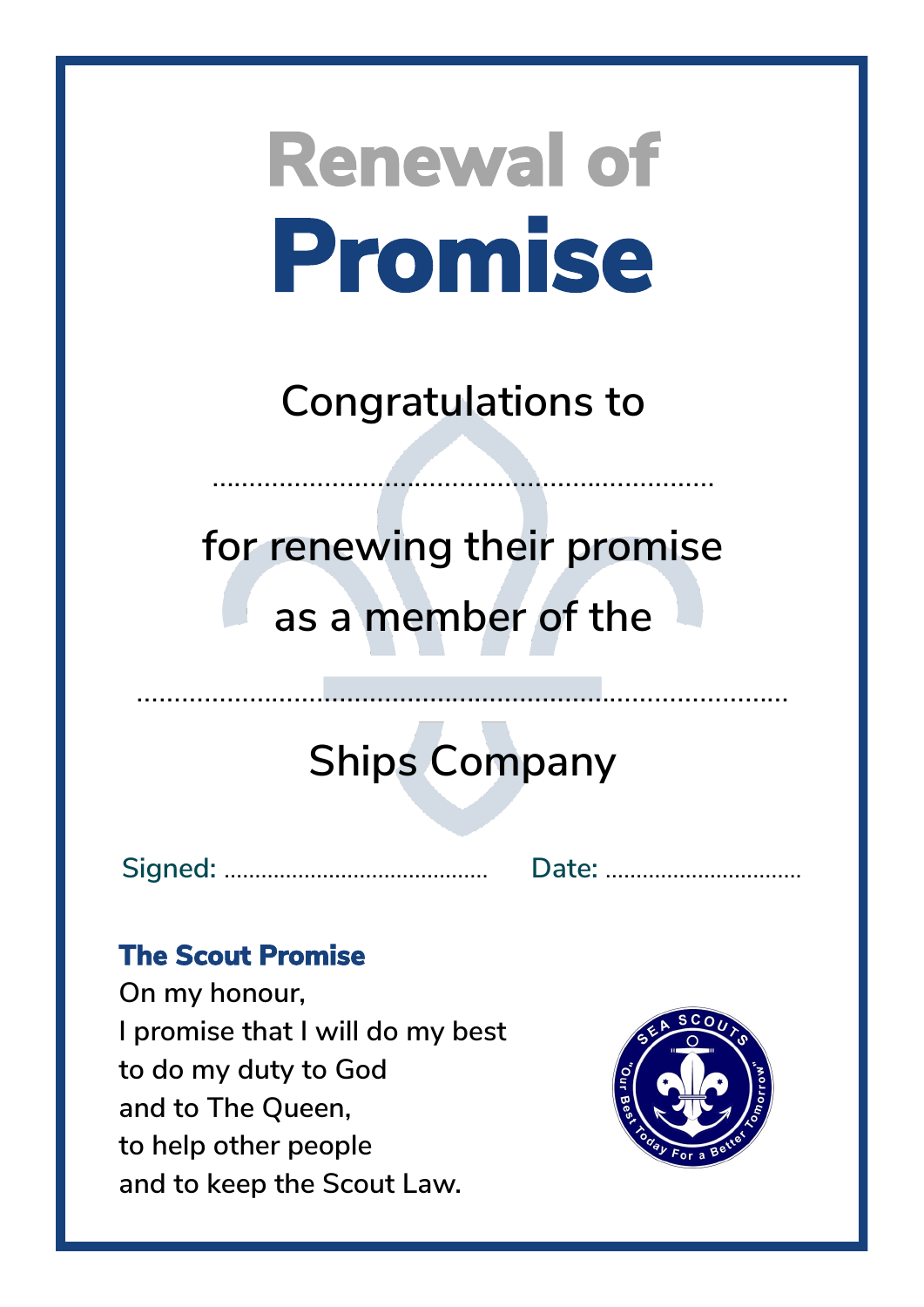**Congratulations to**

……………………………………………….…………

**for renewing their promise as a member of the**

### **Ships Company**

……………………………………...……………………………………

**Signed:** ……………...……………………. **Date:** …………………....…….

#### **The Scout Promise**

**On my honour, I promise that I will do my best to uphold our Scout values to do my duty to The Queen, to help other people and to keep the Scout Law.**

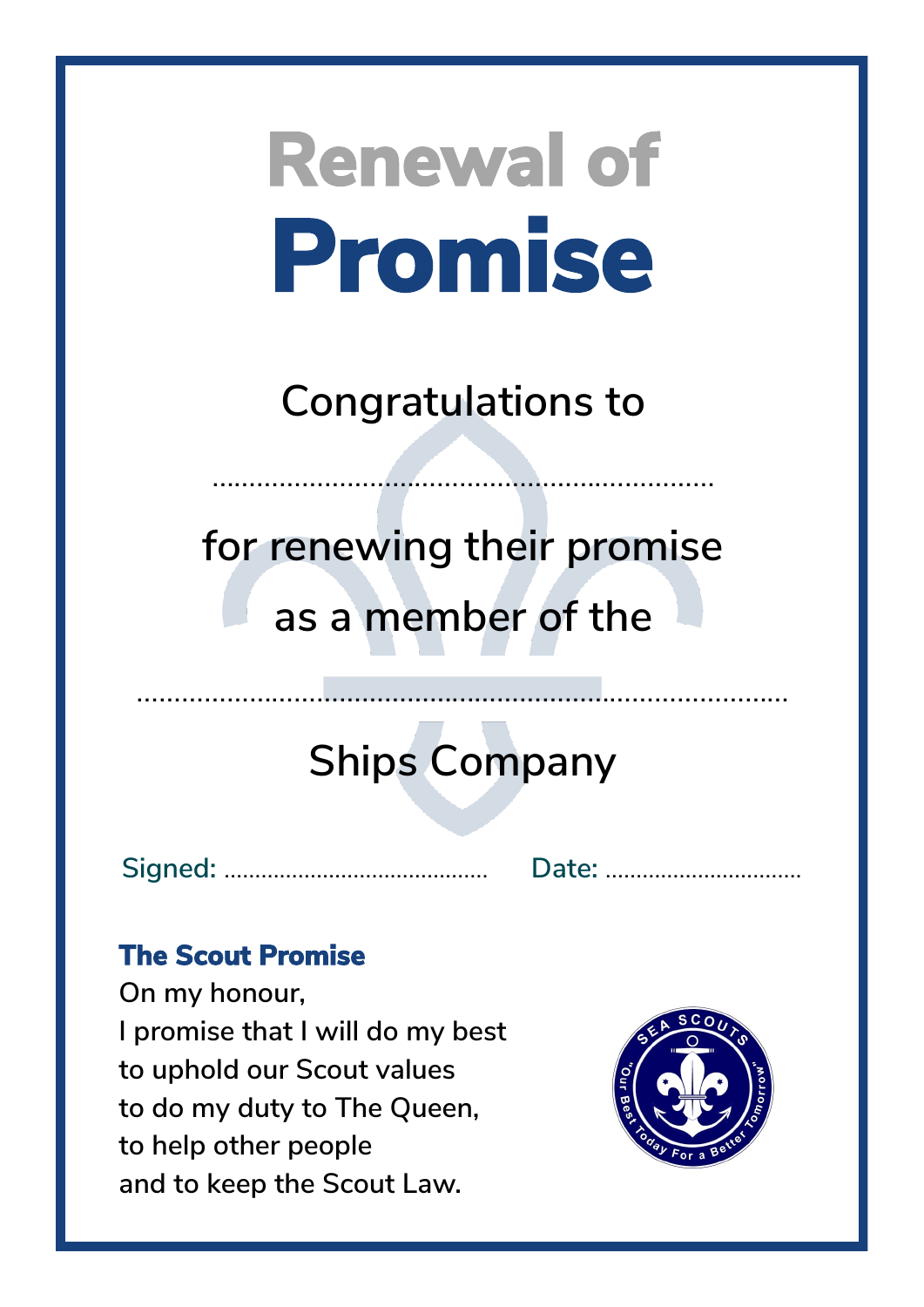**Congratulations to**

……………………………………………….…………

**for renewing their promise as a member of the**

### **Ships Company**

**Signed:** ……………...……………………. **Date:** …………………....…….

#### **The Scout Promise**

**On my honour, I promise that I will do my best to do my duty to Allah and to The Queen, to help other people and to keep the Scout Law.**

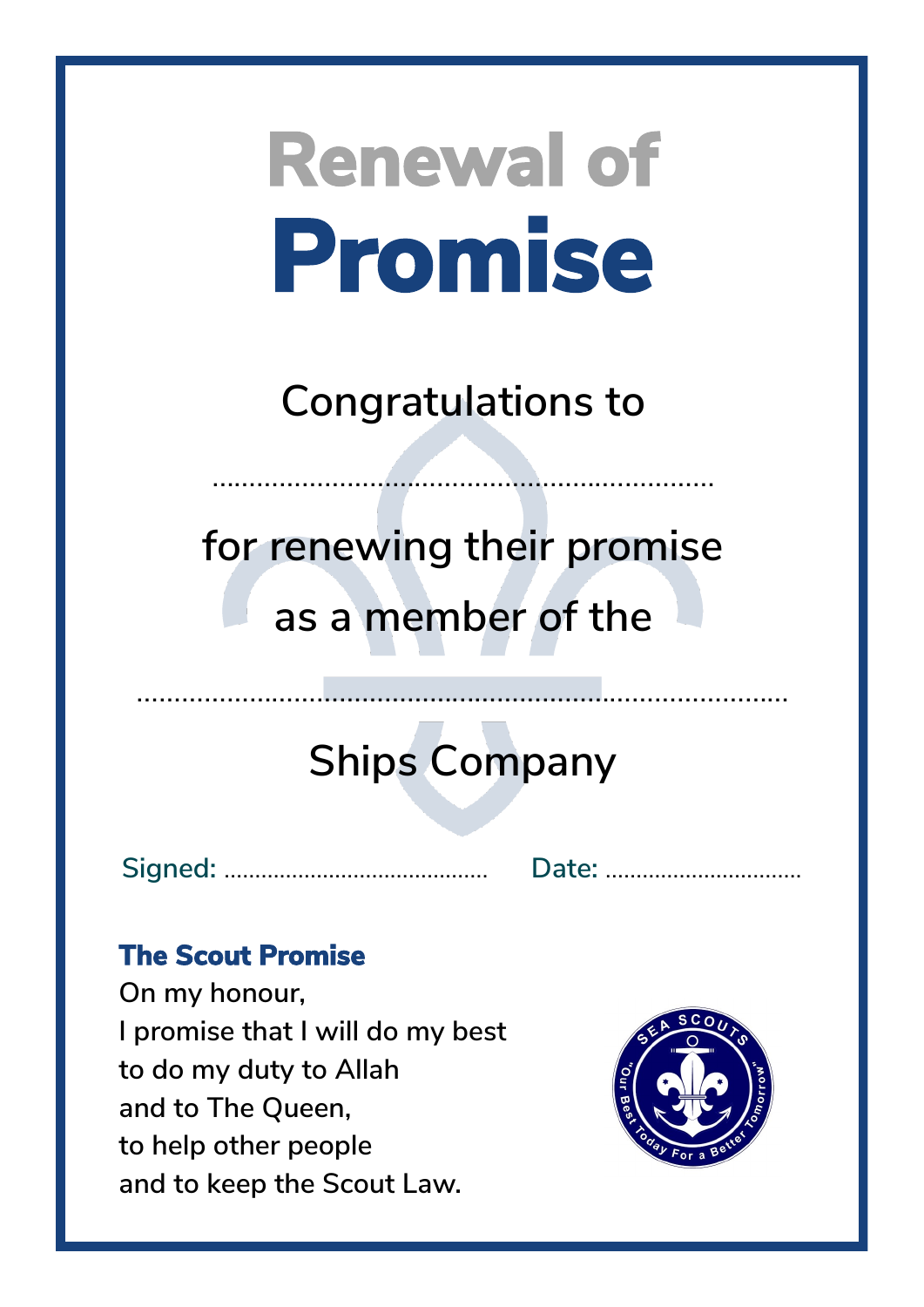**Congratulations to**

……………………………………………….…………

**for renewing their promise as a member of the**

### **Ships Company**

**Signed:** ……………...……………………. **Date:** …………………....…….

#### **The Scout Promise**

**In the name of Allah, the most beneficent and the most merciful, I promise that I will do my best to do my duty to Allah and to The Queen, to help other people and to keep the Scout Law.**

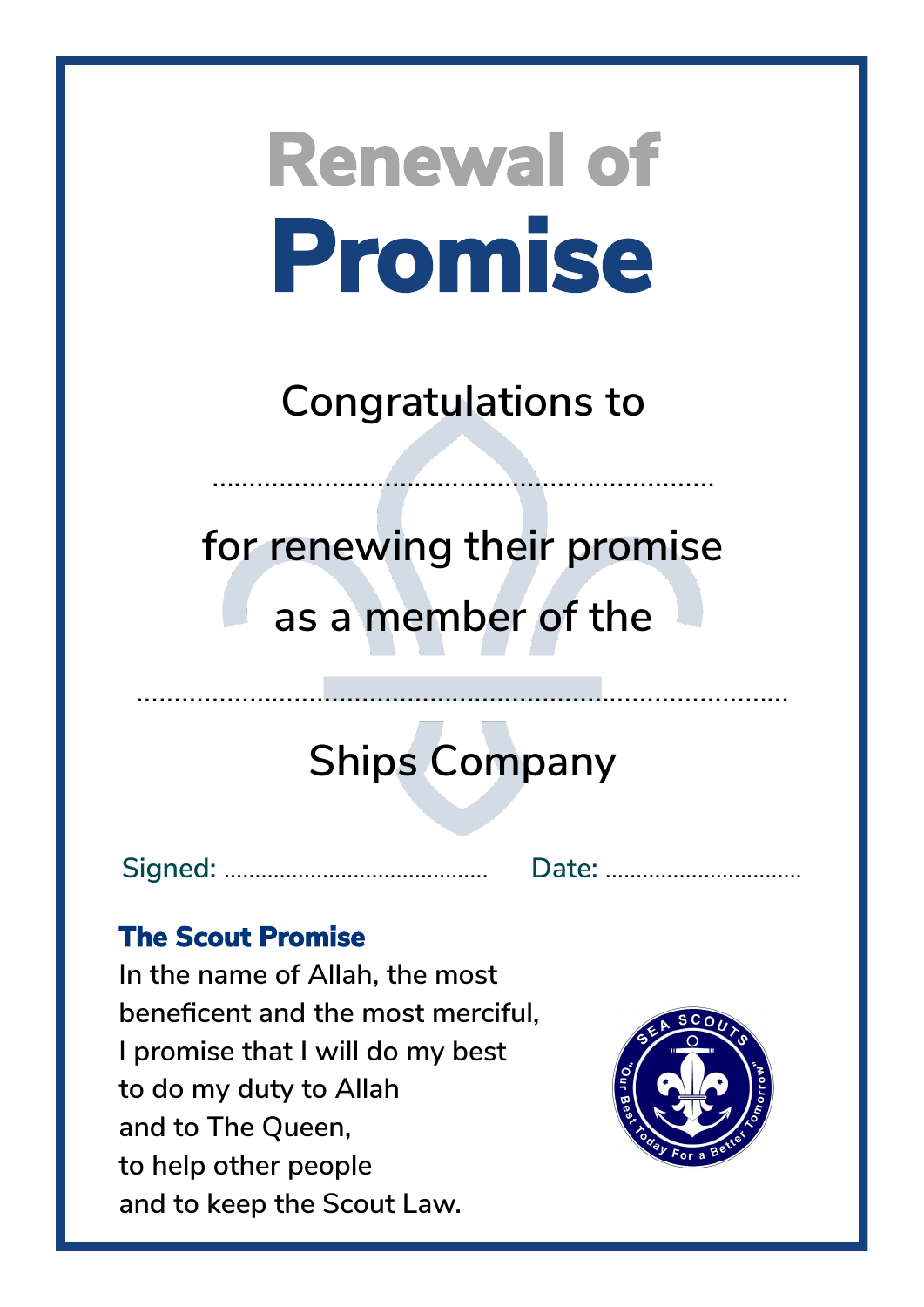**Congratulations to**

……………………………………………….…………

**for renewing their promise as a member of the**

### **Ships Company**

……………………………………...……………………………………

**Signed:** ……………...……………………. **Date:** …………………....…….

#### **The Scout Promise**

**On my honour, I promise that I will do my best to do my duty to Waheguru and to The Queen, to help other people and to keep the Scout Law.**

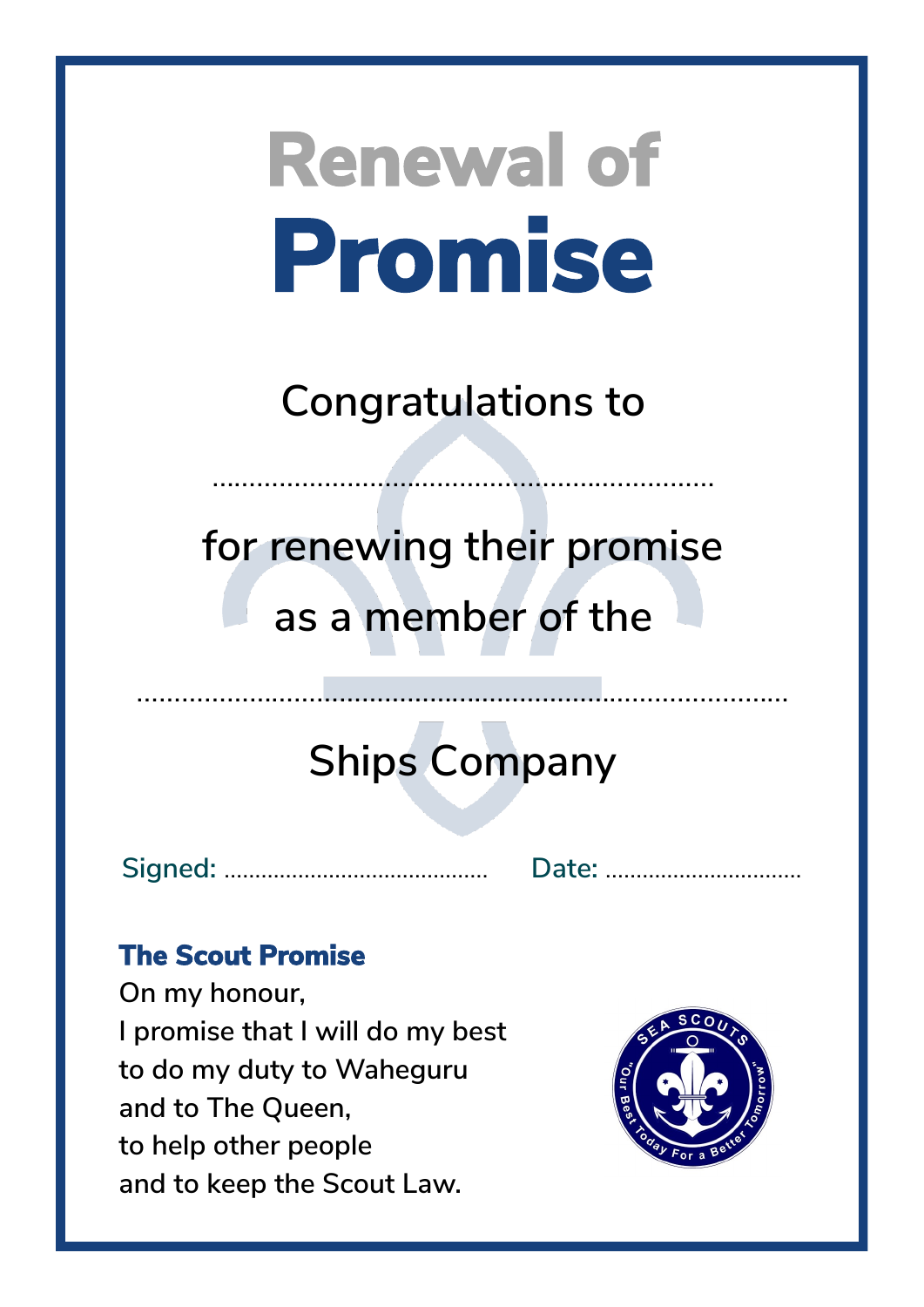**Congratulations to**

……………………………………………….…………

**for renewing their promise as a member of the**

### **Ships Company**

**Signed:** ……………...……………………. **Date:** …………………....…….

#### **The Scout Promise**

**On my honour, I promise that I will do my best to do my duty to my dharma and to The Queen, to help other people and to keep the Scout Law**